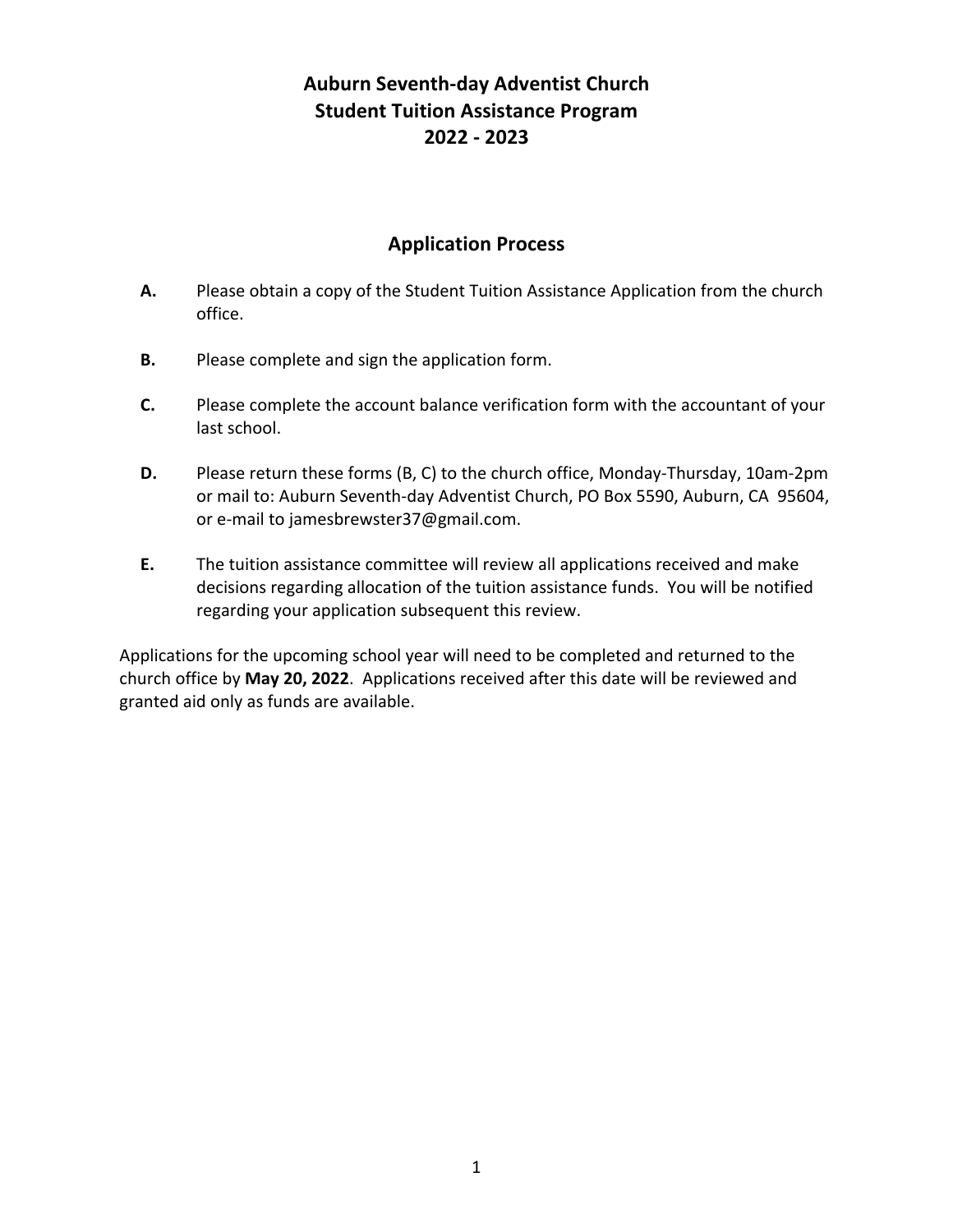# **Auburn Seventh-day Adventist Church Student Tuition Assistance Policy**

#### **Purpose**

The purpose of this policy is to provide Seventh-day Adventist Christian education to students from the Auburn Seventh-day Adventist church that wish to attend Pine Hills Adventist Academy, who would otherwise not receive a Christian education due to financial hardship.

Based on the New Testament, we believe that as a church we have a responsibility to help one another, and that each family has primary responsibility for their child's education. (See Acts 2:45 and II Thess. 3:10)

By this we hope to communicate the value and dignity of work and the value of working together. We encourage work opportunities for all students who are of age to do so.

Thank you for caring enough about your children and their future to apply for tuition assistance. We are here to assist and to help you. Together, we can make a difference.

## **General Policy**

It is the policy of the Auburn Seventh-day Adventist church to assist any of our members who need financial aid. We ask that church membership be held at the Auburn Seventh-day Adventist church by at least one parent/guardian for six months prior to applying for tuition assistance, with the exception of newly baptized members. This is a tuition assistance program, and requires the student's portion of their bill to be kept up to date in order for funds to be advanced from the church. This program is available to students at Pine Hills Adventist Academy.

Christian Education is a commitment; it requires sacrifice; it bears fruit for eternity.

## **Eligibility Criteria**

- **A.** The student and parent (s)/guardian must regularly attend Auburn Seventh-day Adventist church and Sabbath school. Funds are limited and preference will be given to members who are actively attending church and Sabbath School.
- **B.** The student and parent(s)/guardian must be an active member in good standing.
- **C.** The student and parent(s)/guardian shall contribute to the support of the Auburn Seventh-day Adventist church with their tithes and offerings.
- **D.** The student must maintain an academic GPA of "C" or better each quarter. Music and PE will not count in determining the GPA.
- **E.** The student, parent, or guardian must be responsible for a portion of the student's tuition.
- **F.** The student's portion of the account must be kept current.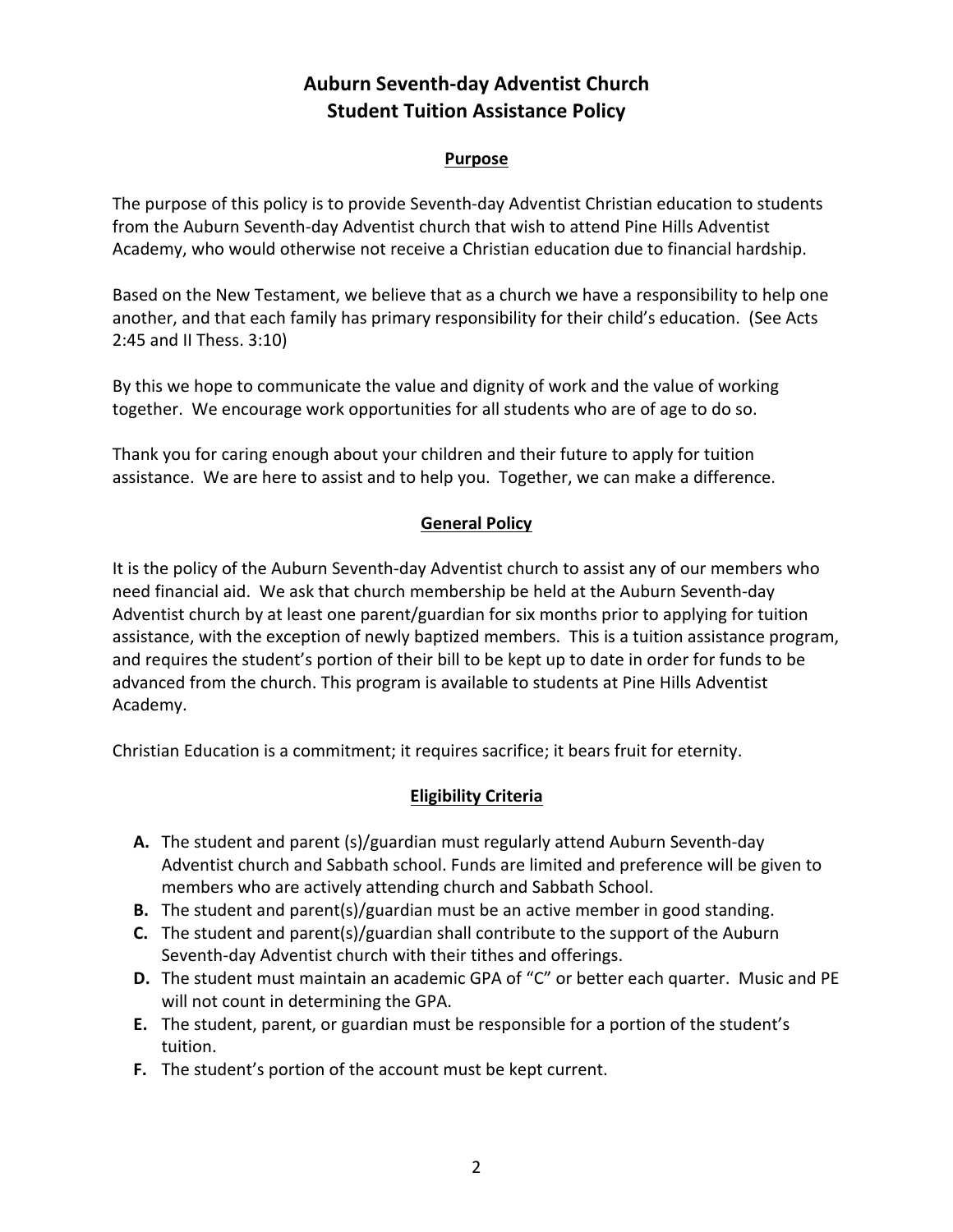# **Auburn Seventh-day Adventist Churc**h **Student Tuition Assistance Policy**

#### **Compliance**

It is the responsibility of the student, parent, and/or guardian to monitor compliance with eligibility criteria on a quarterly basis, and take corrective action as necessary. We expect you to know when your student is out of compliance, and to take necessary steps to bring them back into compliance with the program.

The school will be responsible for providing the church finance committee with a written record of the student's GPA, and account status on a quarterly basis. The finance committee will evaluate compliance on a quarterly basis.

### **Non-compliance**

The church finance committee will take the following actions if the above guidelines are not maintained:

- A. If the student's account is not maintained on a current basis, the church will not advance funds for the student's tuition until the account is brought up to date.
- B. If the student fails to maintain an academic GPA as listed above, the student will be placed on probation for the next quarter. At the end of that time, the finance committee will review the student's progress to determine whether or not the student may continue with the program.
- C. If the school fails to notify the church finance committee on a quarterly basis of the student's GPA, and account status, as mentioned above, the church will withhold funds for the student's tuition assistance until this information has been received.
- D. If a student is out of compliance for any reason for 2 or more quarters during the school year, the finance committee will review the student's progress to determine whether or not the student may continue with the program.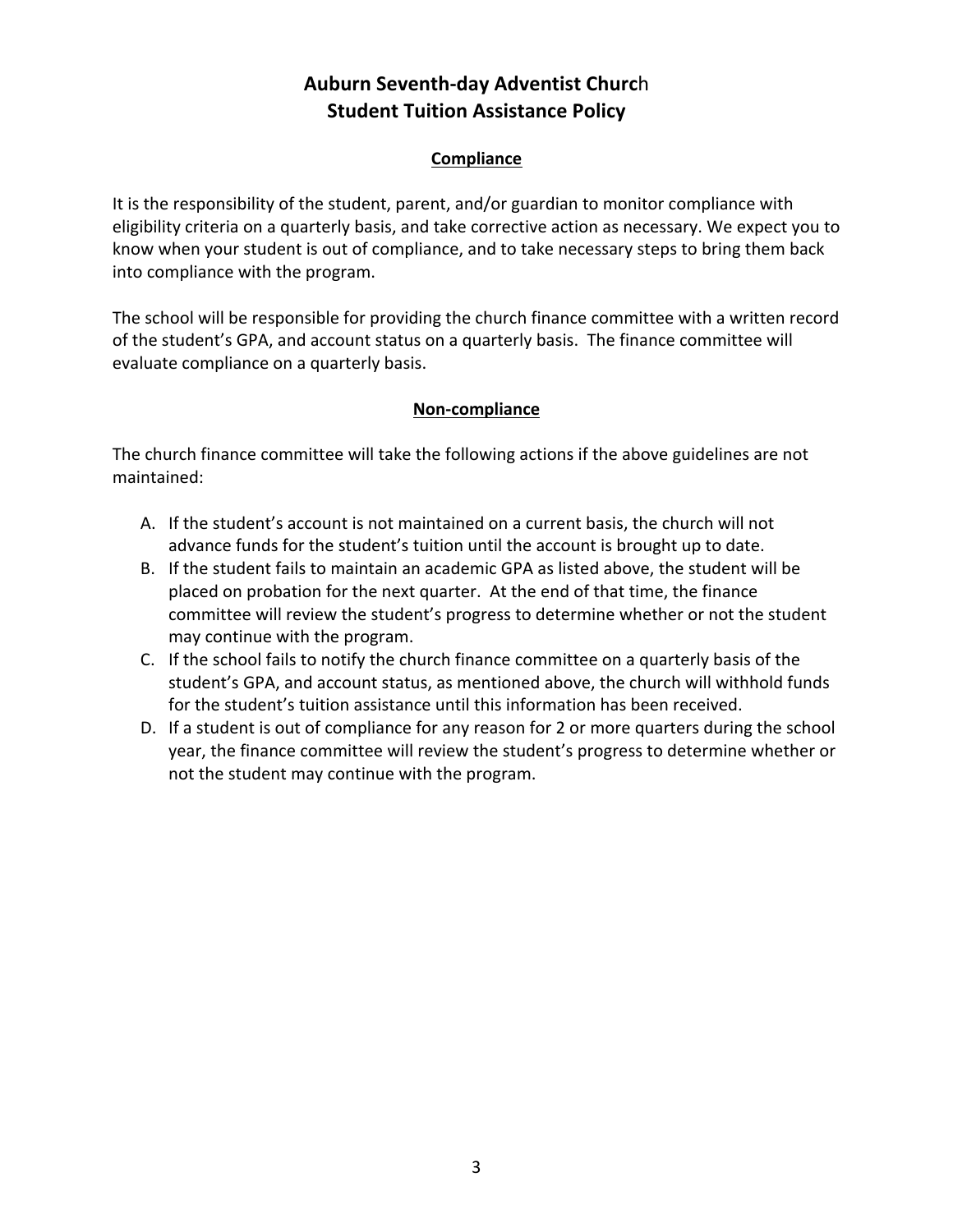## **Auburn Seventh-day Adventist Churc**h **Student Tuition Assistance Policy**

#### **Disclaimer**

While the applicant is required to meet the eligibility criteria in order to participate in this program, satisfying the eligibility criteria does not guarantee financial assistance. The finance committee will make the final decision in this regard, and the eligibility criteria are one guide which the finance committee uses in guiding its decision.

Voted by the Auburn Seventh-day Adventist Church Board, 9/17/01 Updated by the church finance committee 8/19/02. Updated by the church finance committee 6/16/03

I have read the tuition assistance policy of the Auburn Seventh-day Adventist Church and I agree to abide by all of the provisions stated in this policy.

Student's signature

Date

Date

Parent's signature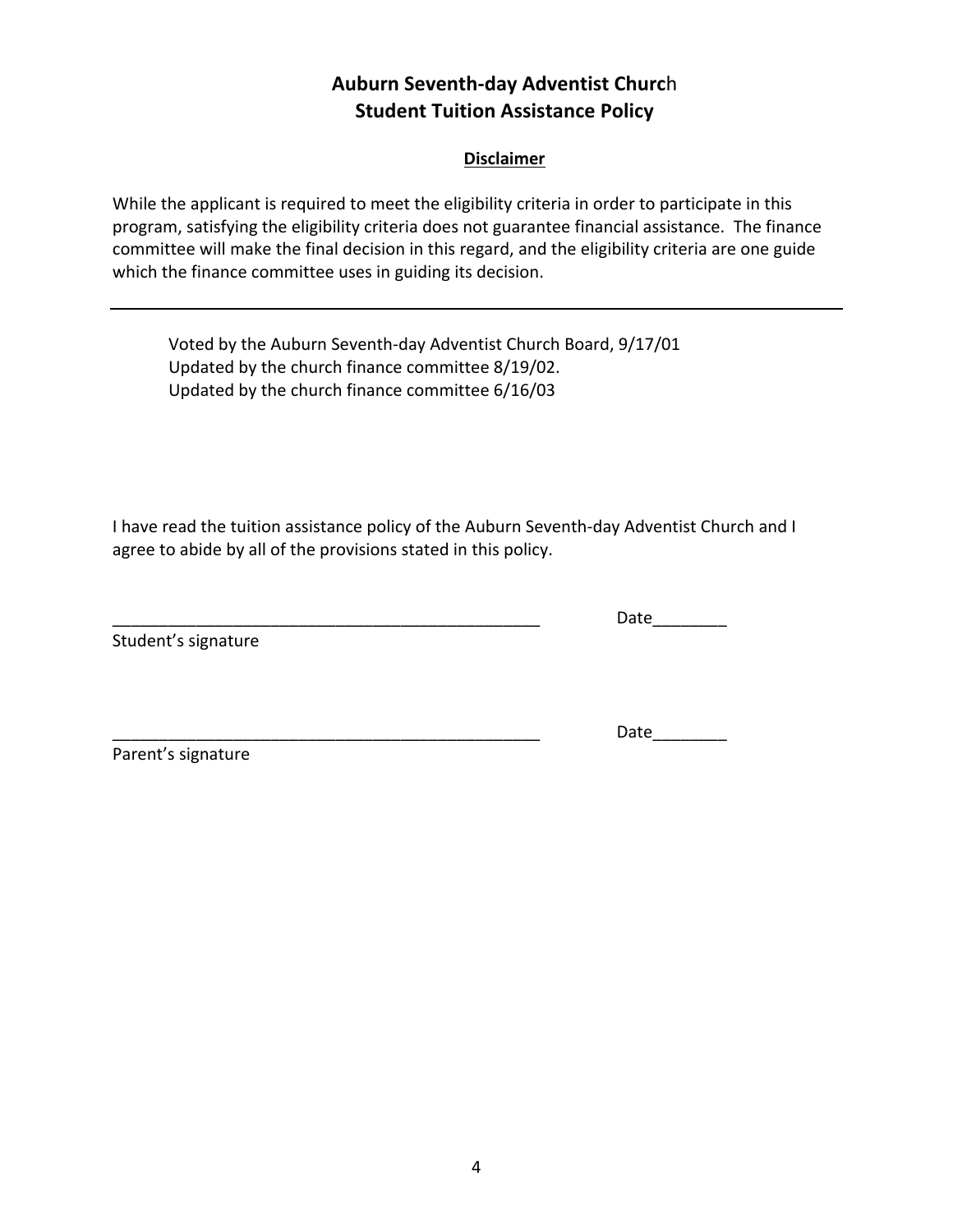# **Auburn Seventh-day Adventist Church Application for Tuition Assistance For Pine Hills Adventist Academy**

# **Account Balance Verification Form**

|                                                                              | was enrolled at |  |  |  |
|------------------------------------------------------------------------------|-----------------|--|--|--|
|                                                                              |                 |  |  |  |
| His/her current account balance is:                                          |                 |  |  |  |
| ____ up to date                                                              |                 |  |  |  |
| ____ delinquent                                                              |                 |  |  |  |
|                                                                              |                 |  |  |  |
|                                                                              |                 |  |  |  |
| (For delinquent accounts only)                                               |                 |  |  |  |
| The family has agreed to the following plan to bring the account up to date: |                 |  |  |  |
|                                                                              |                 |  |  |  |
|                                                                              |                 |  |  |  |
| Signed,                                                                      |                 |  |  |  |
|                                                                              |                 |  |  |  |
| Accountant for school                                                        |                 |  |  |  |
|                                                                              |                 |  |  |  |
|                                                                              |                 |  |  |  |

Parent

Please return this completed form to the church office with your completed application form.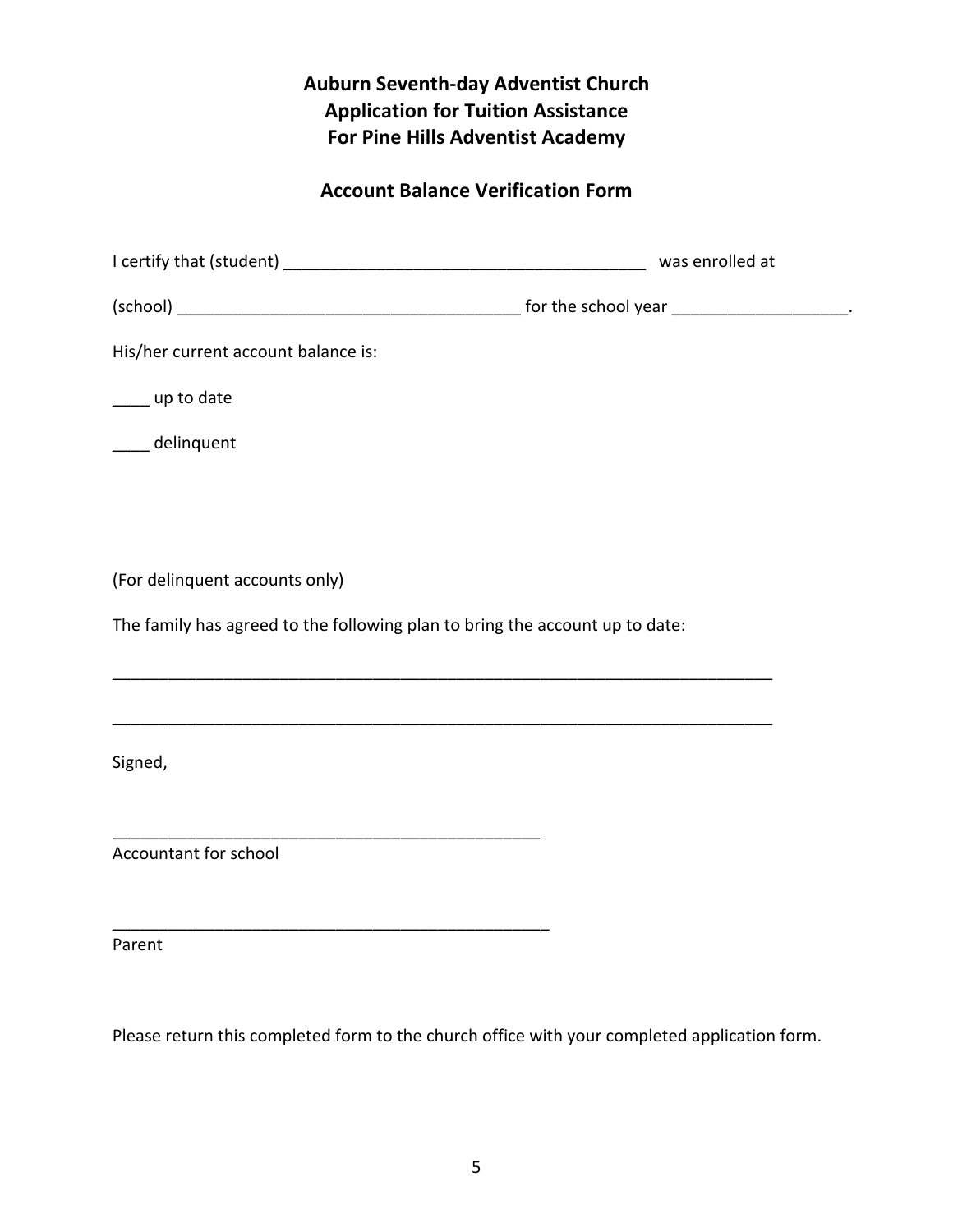# **Auburn Seventh-day Adventist Church Application for Tuition Assistance**

| Telephone __________________________ |  |                                                                                                                                                                                                   |  |
|--------------------------------------|--|---------------------------------------------------------------------------------------------------------------------------------------------------------------------------------------------------|--|
|                                      |  |                                                                                                                                                                                                   |  |
| Place of employment                  |  |                                                                                                                                                                                                   |  |
|                                      |  |                                                                                                                                                                                                   |  |
| Church Membership                    |  |                                                                                                                                                                                                   |  |
| <b>Estimated annual Gross Income</b> |  | (Please attach copy of pages 1 and 2 from last year's Federal Income Tax return)                                                                                                                  |  |
|                                      |  |                                                                                                                                                                                                   |  |
| amount(s) received per month.        |  | Other Sources of Income (for example: monetary assistance from family/friends, child support,<br>disability, investments, alimony, unemployment, food stamps, AFDC, SSI, etc.) List source(s) and |  |
|                                      |  |                                                                                                                                                                                                   |  |

\*Please itemize if more than \$150/month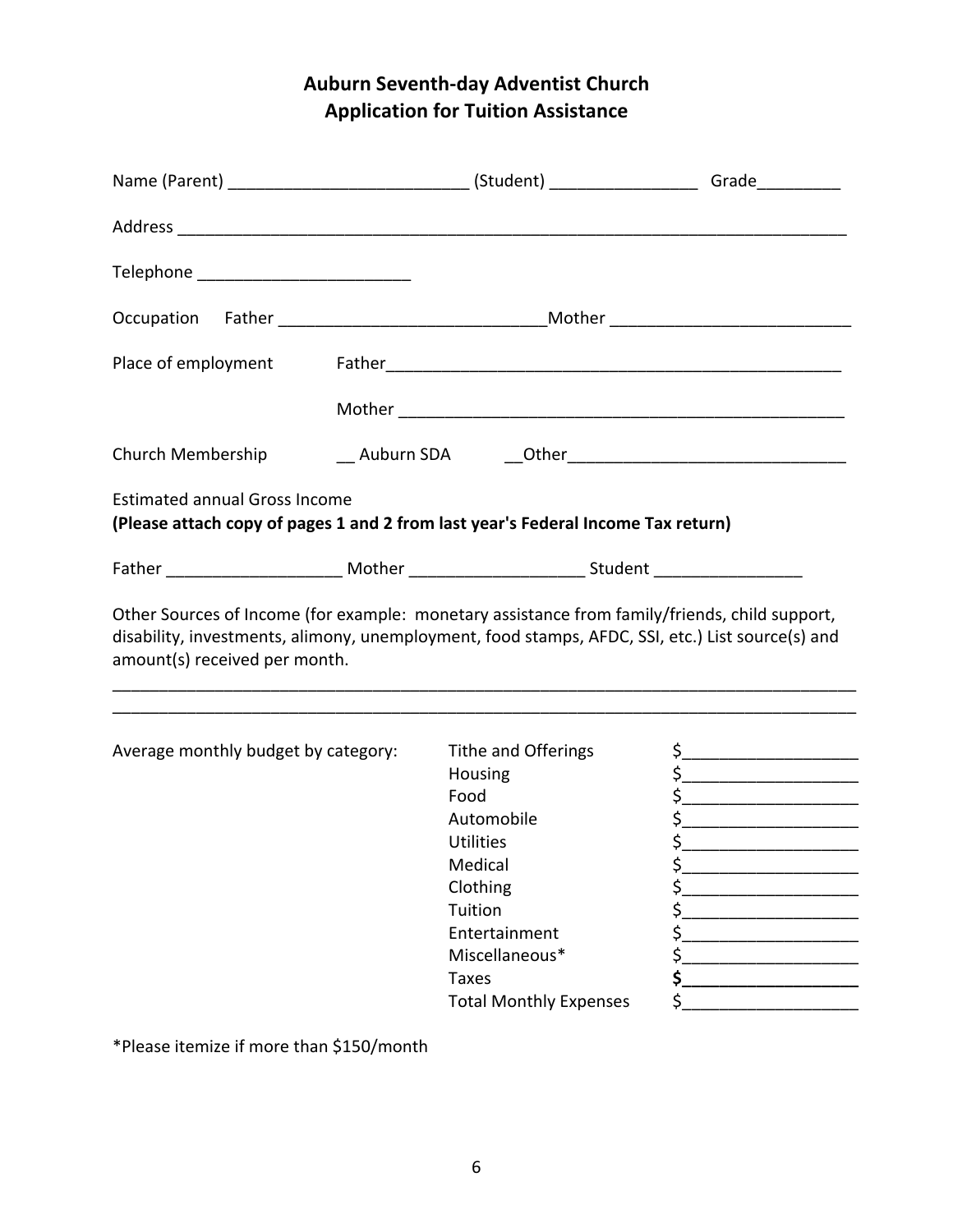## **Auburn Seventh-day Adventist Church Application for Tuition Assistance**

Are you expecting a change in your financial situation in the next 6 months? If yes, why?

Please have the registrar/accountant of your school last year sign the attached form verifying your student's account balance for last year.

| Signature (Parent) | Date |
|--------------------|------|
|                    |      |